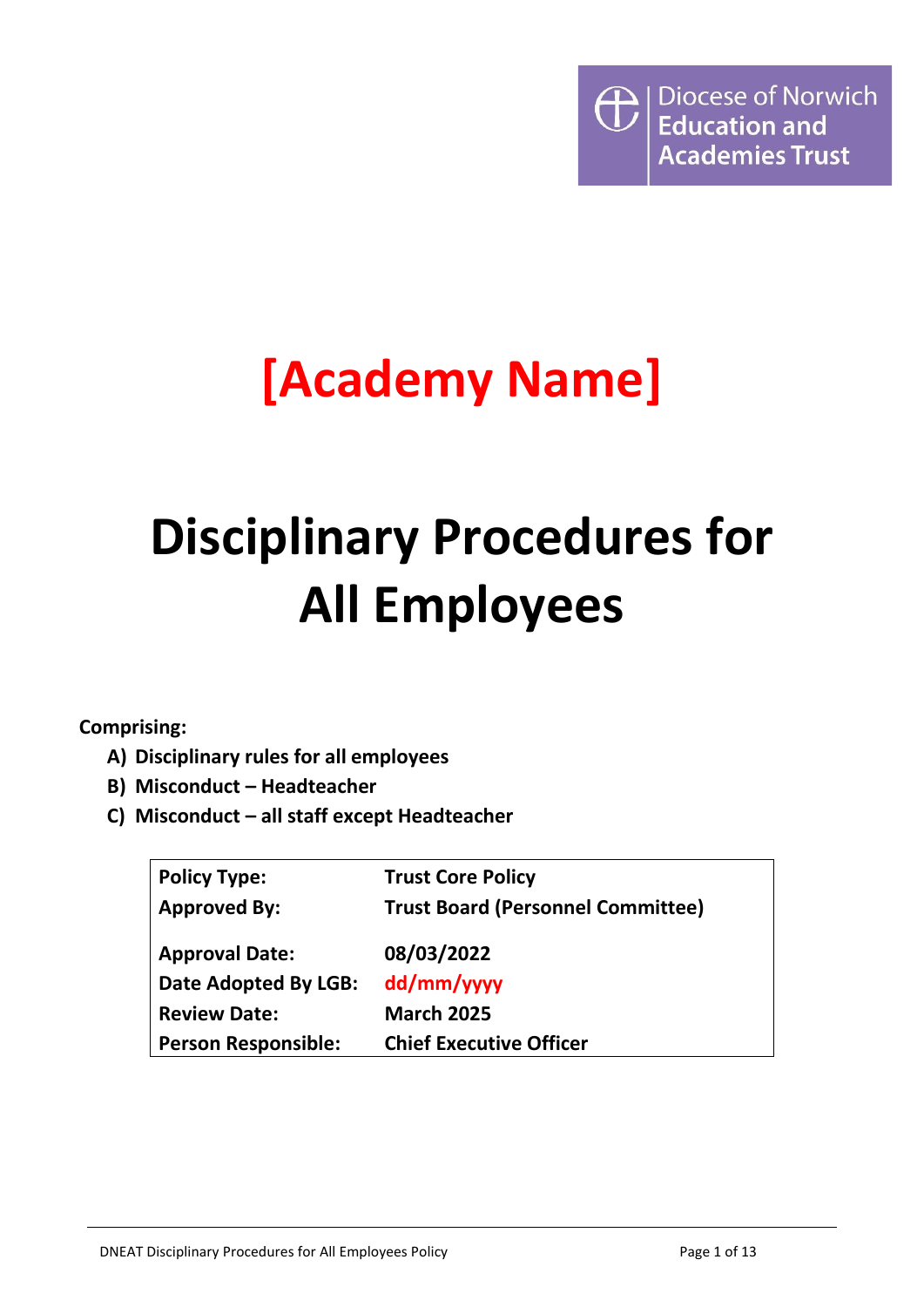### **Summary of Changes**

The model policy has been revised to reflect these changes to the local information and statutory guidance as outlined below.

| Page | <b>Section</b> | <b>Amendment</b>                                  | Date of |
|------|----------------|---------------------------------------------------|---------|
| Ref. |                |                                                   | Change  |
| 4    |                | HR Officer/HR Manager to carry out investigations | 31.1.22 |
|      |                | within school                                     |         |
|      |                |                                                   |         |
|      |                |                                                   |         |
|      |                |                                                   |         |
|      |                |                                                   |         |
|      |                |                                                   |         |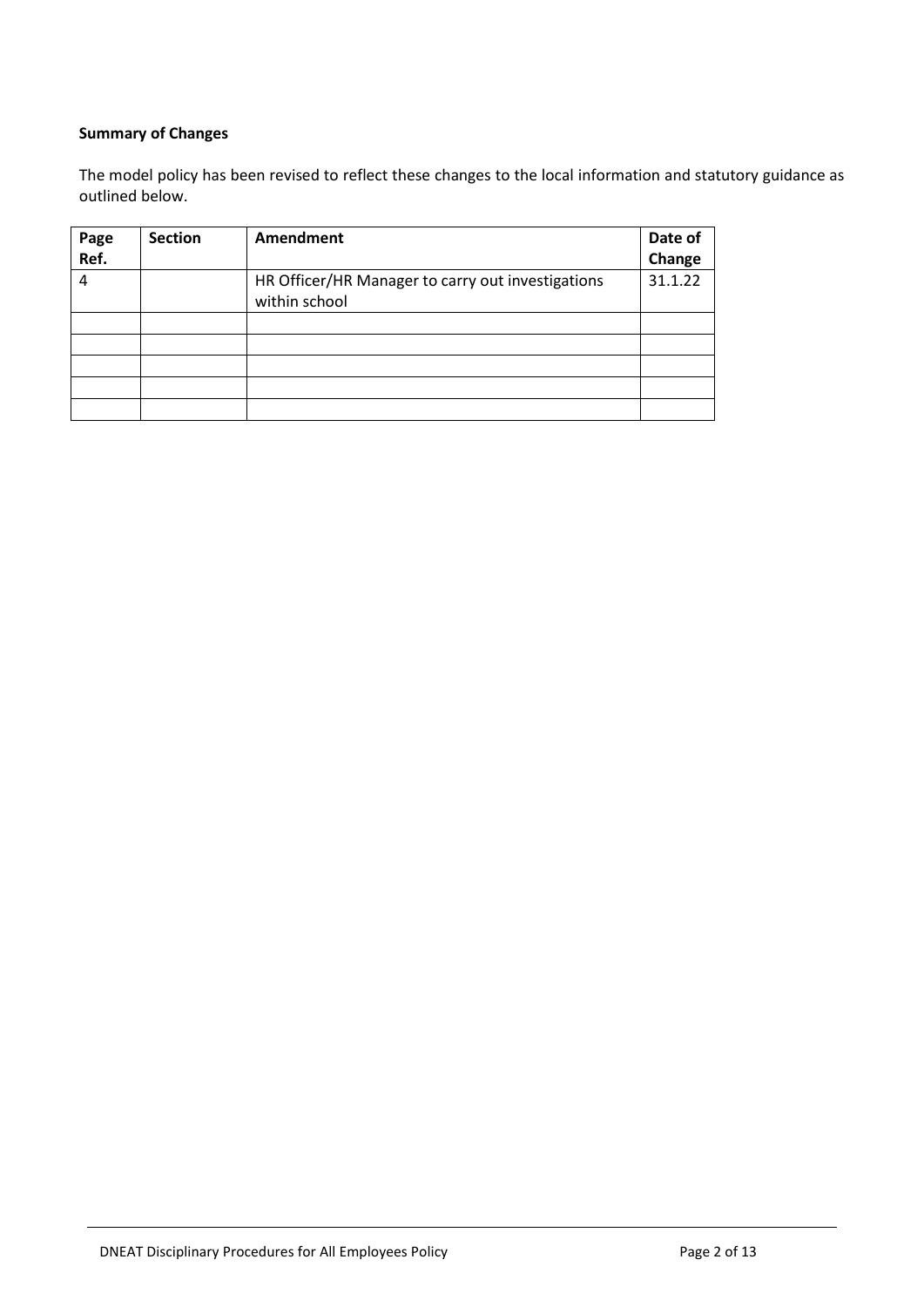#### **Roles and Accountabilities**

The Diocese of Norwich Education and Academies Trust (DNEAT) is accountable for all policies across its Academies. All policies, whether relating to an individual academy or the whole Trust, will be written and implemented in line with our ethos and values as articulated on our website [\(https://www.dneat.org/\)](https://www.dneat.org/). We are committed to the provision of high-quality education in the context of the Christian values of responsibility, respect and dignity where individuals are valued, aspirations are high, hope is nurtured and talents released.

A Scheme of Delegation for each academy sets out the responsibilities of the Local Governing Body and Headteacher. The Headteacher of each academy is responsible for the implementation of all policies of the Academy Trust.

All employees of the Academy Trust are subject to the Trust's policies.

#### **A) Disciplinary Rules for All Employees**

#### **1. Gross Misconduct**

Gross misconduct is the committing of an act which renders it inadvisable for the employee to be allowed to remain at work. Any employee suspected of committing an act of gross misconduct, as indicated in the list below, will be suspended with full pay pending investigation.

#### **Suspension**

Suspension under the Academy's Disciplinary Procedure is not in itself a disciplinary penalty. Suspension is necessary when the employer feels unable to keep the employee at work during the investigation into the alleged breach of discipline either because of the seriousness of the allegation, or because the employee's presence at work may hinder the investigation. In an Academy, the Headteacher makes the decision as to whether suspension is appropriate, having taken advice from the Trust and the Trust's HR provider.

It is recognised that a period of suspension is a stressful experience for any employee and it is important that support is available e.g. Trade Union, independent counselling and contact at the Academy in order to minimise any sense of isolation.

During a period of suspension the employee should not attend work nor make contact with pupils, parents, governors or members of staff without the Headteacher's authority.

The employee should, when asked, return any Academy property with which they have been issued. In any event Academy property must not be used during a period of suspension.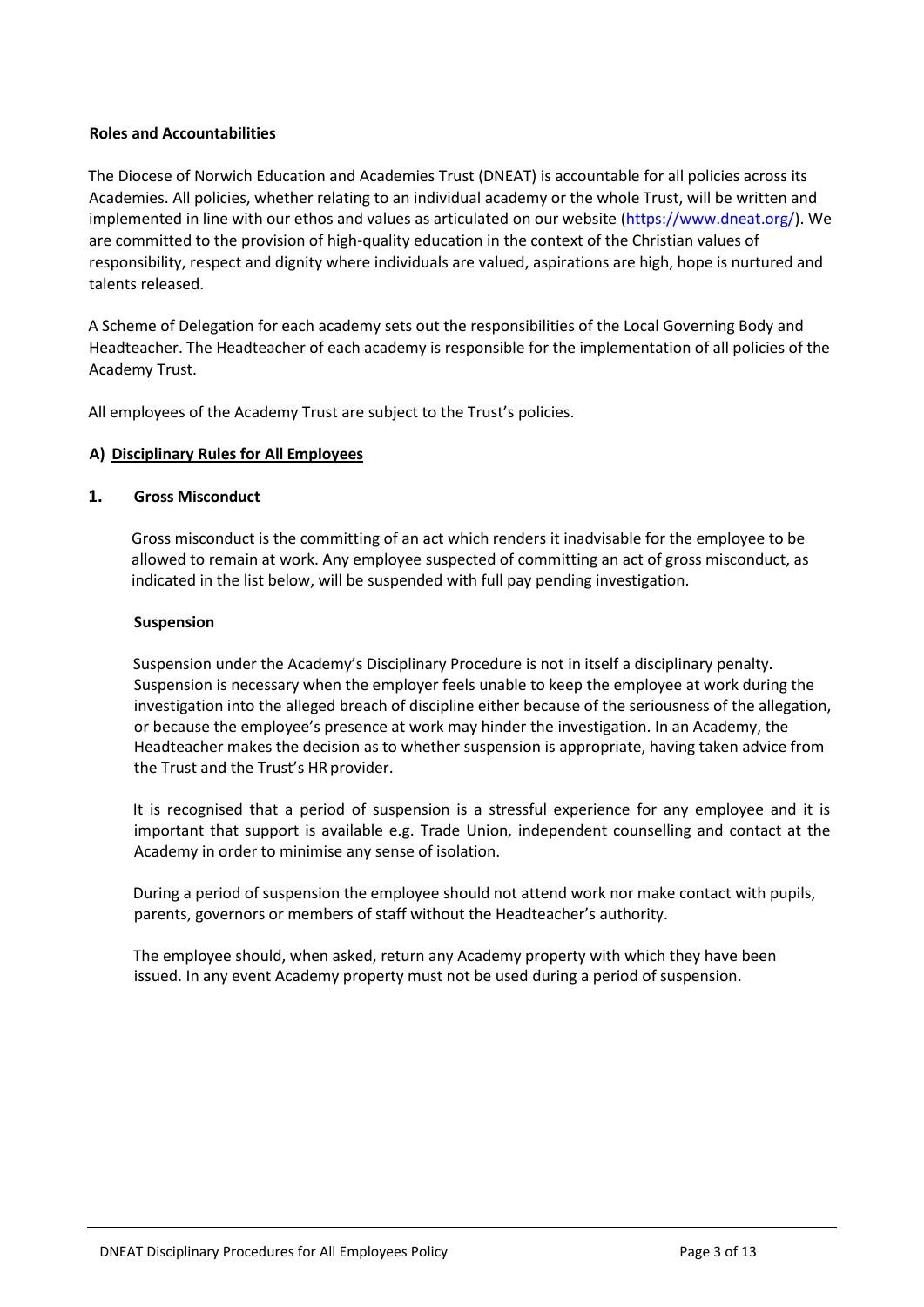If the employee becomes unwell whilst suspended they must follow the Academy's procedure for reporting sickness absences and report their illness to their nominated contact person at the Academy. If the employee is certified by their GP as being unfit for work, they will be paid in accordance with their sick pay entitlement for that period of certification. The employee must also send in their sick certificates to the Academy.

If the employee has pre-booked any leave during the period of suspension, and is therefore not at home and not contactable, it is extremely important that they inform the Headteacher of the duration of the holiday period. Likewise, if they are not at their normal address whilst suspended they must inform the Headteacher of the alternative address and, if appropriate, alternative telephone number.

If it is decided not to proceed to a disciplinary hearing, the suspension will be lifted. Any remaining concerns regarding the investigation will be addressed with the employee. Arrangements will then be made for the employee to return to work.

All parties will work to conclude a period of suspension as quickly as is possible. There is recognition that at times a third party investigation (e.g. police or Local Authority Designated Officer (LADO)) will mean that such a decision cannot be taken until authorised to do so.

#### **Investigation**

Prior to any disciplinary action, allegations shall be promptly and carefully investigated and statements from witnesses shall be obtained where appropriate.

Teachers against whom allegations are made shall at any investigative interview have the right to be informed of the nature of the allegations and to respond if they so choose.

Investigations shall be undertaken by the designated school HR Officer, supported by the HR Manager, in order that the head teacher is subsequently able to consider matters under informal action or formal disciplinary procedures without prior involvement. If the HR Officer is not available, the HR Manager will undertake the investigation.

Where there may be potential for a criminal investigation the academy's investigation must only involve limited fact finding so as not to undermine any future police or Local Authority Designated Officer (LADO) investigation.

If after proper investigation it is decided that the employee has committed an act of gross misconduct or if the act is admitted by the employee, s/he will be dismissed without further warning, unless there are mitigating circumstances. The disciplinary procedure must be followed in all cases. The list of examples below is not intended to be exclusive or exhaustive and offences of a similar gravity will receive the same treatment.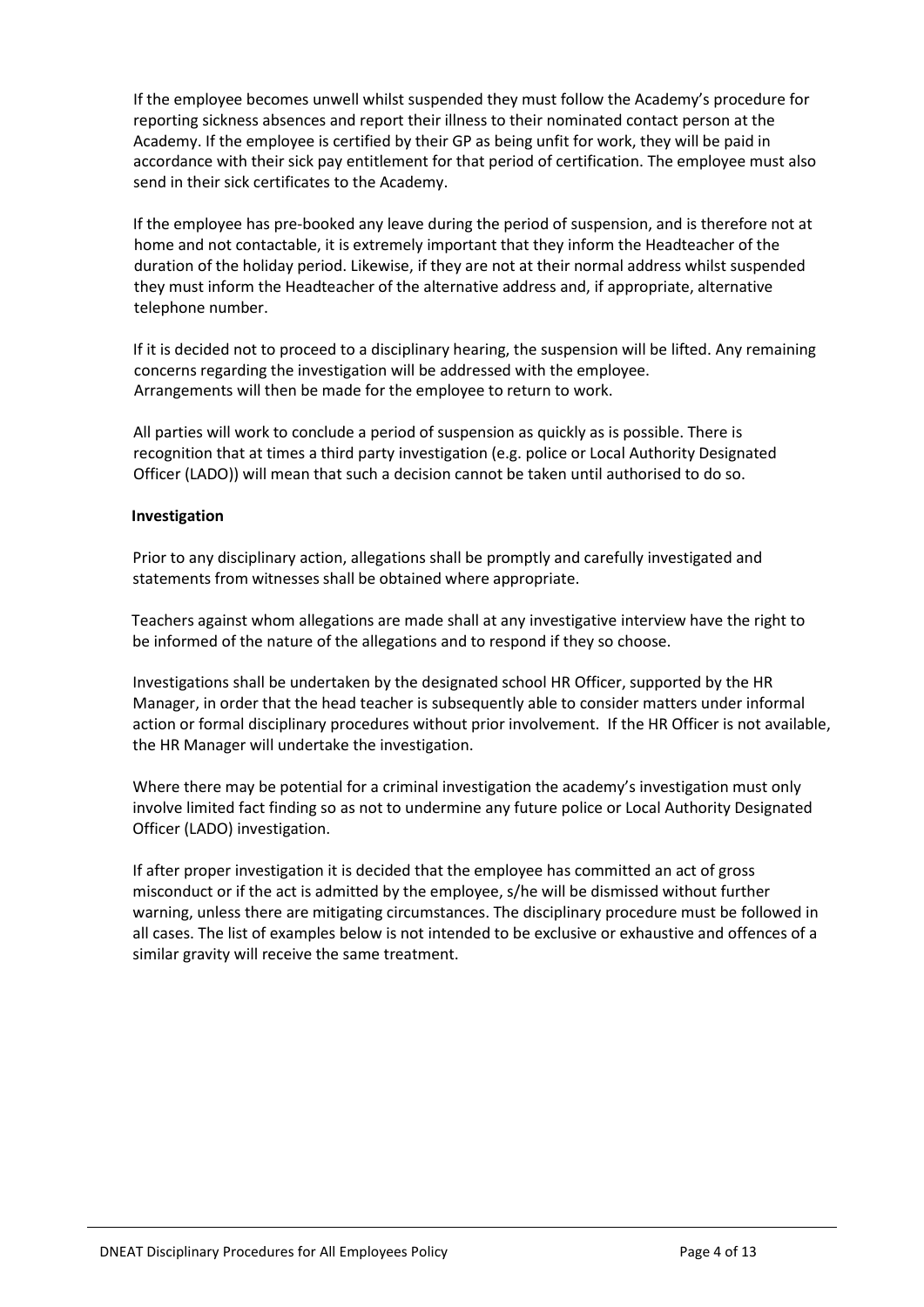- 1.1 Dishonesty associated with place of work or job being undertaken.
	- a) Theft of property belonging to the Academy, contractor, an employee or pupil, or member of the public
	- b) Deliberate falsification of timesheets or expenses claims for pecuniary advantage
	- c) Demanding or accepting monies or other considerations as a bribe for the use of Academy property, provision of Academy service or the showing of favour on behalf of the Academy
	- d) Falsification of any information given on an application form for a post to gain advantage whether pecuniary or otherwise
	- e) Failure to disclose criminal convictions, cautions, bindovers or warnings
	- f) Falsification of registration of pupils or students for pecuniary gain
- 1.2 Deliberate refusal to carry out a reasonable, lawful and safe instruction or the normal agreed defined duties of the post.
- 1.3 Gross negligence in failing to attend to or carry out the agreed duties of the post.
- 1.4 Wilfully ignoring responsibilities/instructions thus placing other employees/pupils or students in danger, e.g. ignoring handling instructions/safety regulations in respect of chemicals, machinery, equipment, food.
- 1.5 Being unfit to perform duties associated with the post as a result of taking drugs, other than in accordance with medical advice, or taking alcohol.
- 1.6 Wilful unauthorised disclosure of information (classified as confidential), by employees who, in the course of their duties, have access to such information which, by its release, could be harmful to pupils/students, other employees, governors or the reputation of the Academy. This does not prevent the proper use of the Whistleblowing Policy.
- 1.7 Acts of violence or vandalism in the course of employment.
	- a) Malicious damage to Academy/contractor/other employees/pupils'/students' property
	- b) Physical violence towards pupils/students, staff/governors/parents/volunteers/ members of the public
- 1.8 Sexual misconduct at work.
	- a) Sexual misconduct whether criminal or not
	- b) Sexual behaviour towards or improper relations with students.
- 1.9 Off-duty misconduct.
	- a) An act of criminal sexual misconduct by an employee
	- b) Drug offences committed by employees whose job brings them into contact with young people
	- c) Sexual behaviour towards or relations with students, or young persons
	- d) Any action resulting in a criminal record that would bar the employee under DBS
- 1.10 Misuse of the internet or email or phone facilities of the Academy.
	- a) Using the internet to access unseemly or sexually explicit material
	- b) Using email for communicating unseemly or sexually explicit material
	- c) Using phones for communicating unseemly or sexually explicit material
	- d) Any other failure to abide by the Trust's e-Safety and Acceptable Use of ICT Policy

#### **2. Misconduct**

Misconduct would not normally warrant immediate suspension from duty for a first offence but could nevertheless lead to dismissal if persistent. The disciplinary procedure must be followed when dealing with misconduct. Some more serious acts of misconduct might justify omitting the first stage of disciplinary procedures by issuing a final warning in the first instance, if there is no satisfactory explanation. Only when it can be shown that the warnings have not been heeded will misconduct lead to action being taken which will lead to an employee's dismissal. The list of examples below is not intended to be exclusive or exhaustive and offences of a similar gravity will receive the same treatment.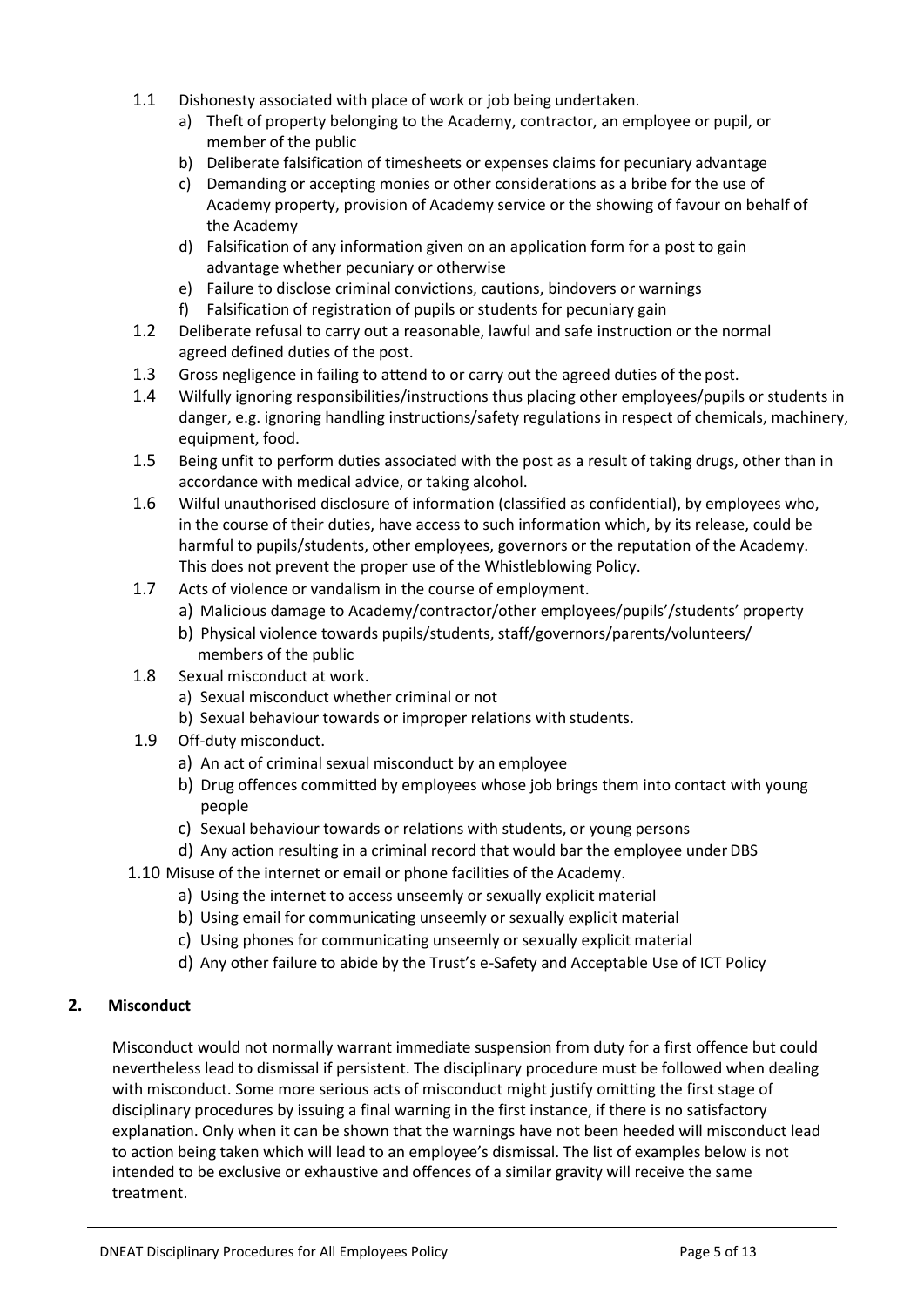- 2.1 Absenteeism and lateness, for example:
	- a) failure to remain at the place of work during normal working hours without permission or sufficient cause for absence
	- b) frequent failure to attend work punctually
	- c) failure to comply with the sickness absence reporting procedure
- 2.2 Dishonesty petty wrongs, for example:
	- a) making unauthorised private telephone calls and/or sending personal mail at the Academy's expense
	- b) failure to report any loss and/or damage to any property issued to or by the employee in connection with his/her employment
	- c) using the Academy's telephone, computer, fax, email or internet for unauthorised personal purposes
- 2.3 Neglect of duty, for example:
	- a) failure to adopt safe working practices/use protective equipment where required by law or management
	- b) negligent use of Academy property in such a way as is likely to cause serious damage or loss
	- c) failure to discharge without sufficient cause the obligations which statute or the contract of employment places on the employee
	- d) insubordination
	- e) failure to exercise proper control or supervision of pupils or students
- 2.4 Abusive behaviour/offensive language which arises directly out of or in connection with work and which is directed at pupils, colleagues, governors, contractors, volunteers or members of the public.
- 2.5 Bullying, harassment or victimisation of pupils/students, other employees, volunteers, governors or contractors in the course of duty.
- 2.6 Unlawful discrimination against pupils/students, other employees, volunteers, governors or contractors in the course of duty.
- 2.7 Discrimination, whether unlawful or not, in the course of duty against pupils/students, other employees, volunteers, governors or contractors on the grounds of age, sex, marital or civil partnership status, race, disability or sexual orientation, gender reassignment, pregnancy or maternity, religion, faith orbelief.
- 2.8 Undertaking additional employment outside normal working hours which has not been previously agreed and would be detrimental to the work to be performed as a full-time employee of the Trust.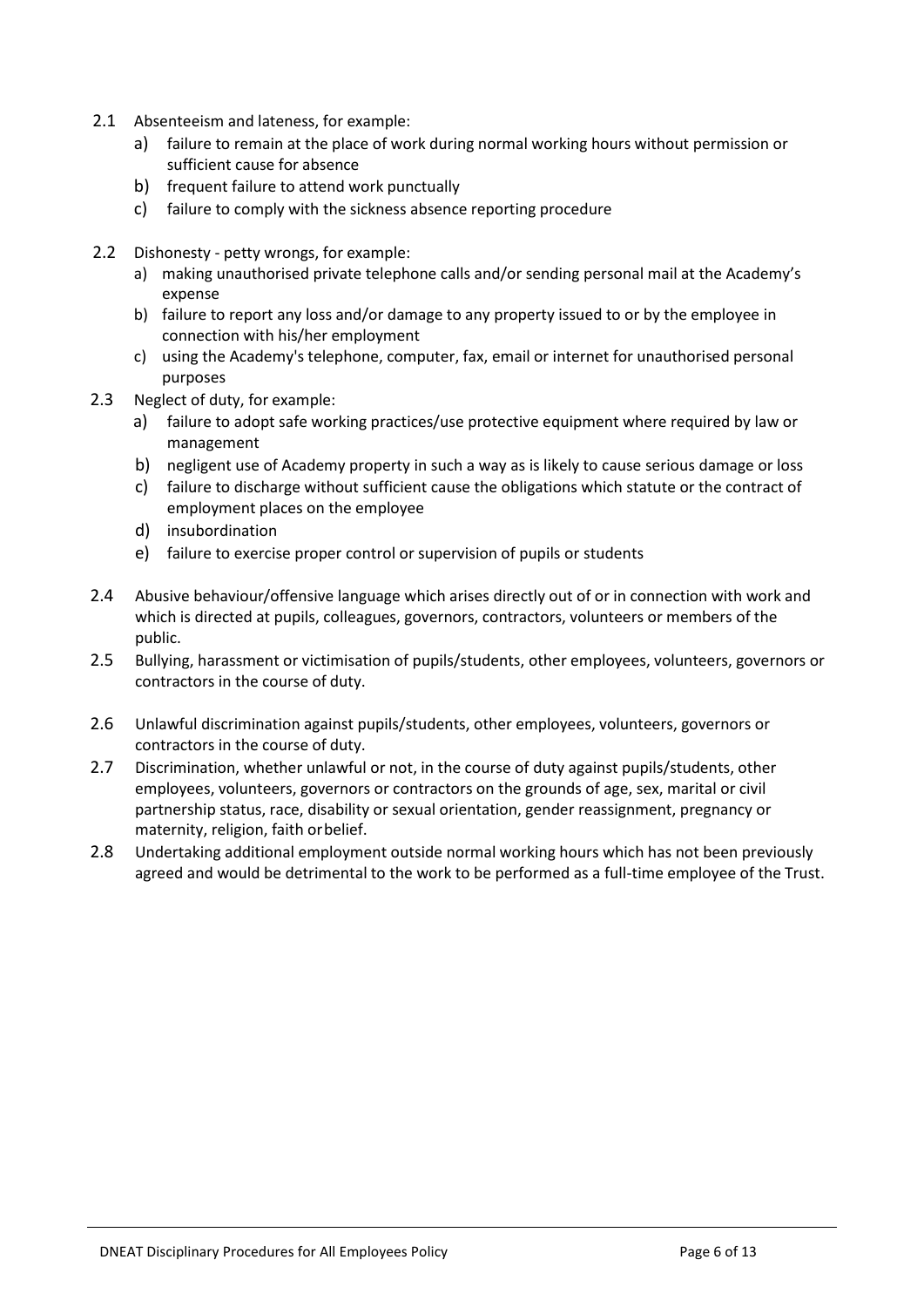#### **B) Disciplinary Procedure Relating to Misconduct (Headteacher only)**

#### **1. Definitions**

- 1.1 The term "Headteacher" also refers to any other title used to identify the Headteacher where appropriate.
- 1.2 The term "Line Manager" refers to the person delegated by the DNEAT Board to oversee the Performance Management of the Headteacher. This may be a DNEAT Trustee, DNEAT officer or the Chair of Governors of the Local Governing Body.
- 1.3 The "Staff Dismissal Committee" will be comprised of DNEAT Trustees unless thisfunction is delegated to the Local Governing Body and shall consist of 3 Trustees/ governors, (except in circumstances provided for in the Secretary of State's guidance on the Staffing Regulations), none of whom will have had previous involvement in the case.
- 1.4 "Misconduct" is defined in the Disciplinary Rules which accompany thisprocedure.

#### **2. Management Instruction**

- 2.1 Misconduct is defined in the Disciplinary Rules, to which reference should be made. The following procedure does not relate to informal oral warnings, which might be given to the Headteacher by the Line Manager. The line manager will only issue a Management Instruction if it is deemed appropriate having carried out an investigation. However, repeated misconduct after a Management Instruction would normally lead to more serious disciplinary action in accordance with the procedure.
- 2.2 There is no appeal against a Management Instruction. The Management Instruction will be confirmed in a written memorandum. The Headteacher may make written comment on the memorandum if s/he has any objection to the issuing of a Management Instruction. Should the Headteacher deem the Management Instruction has been issued inappropriately they could consider the use of the internal Grievance Procedure.

#### **3. First Written Warning**

- 3.1 If the Line Manager, having carried out appropriate investigation, considers on the facts that formal disciplinary action for misconduct is necessary, s/he will write to the Headteacher to inform him/her, at least five working days in advance, setting out:
	- a) the date, time and place of the disciplinary hearing.
	- b) the nature of the complaint.
	- c) the Headteacher's right to be accompanied by his/her representative of an independent trade union or a workplace colleague.
	- d) the titles of enclosed copies of any documents to be used as evidence.
	- e) the names of any witnesses to be called by the Line Manager.
	- f) his/her right to call witnesses on his/her behalf.
	- g) The name and office of any adviser who will accompany the Line Manager at the hearing.

(At the Headteacher's request, an extra copy of this notice, together with any enclosures, should be provided for his/her representative).

- 3.2 If, following the investigations and professional advice, the Line Manager considers that the facts of the case amount to a prima facie case of gross misconduct the matter will be referred to the Staff Dismissal Committee.
- 3.3 At the disciplinary hearing before the Line Manager and his/her adviser, the Headteacher (and his/her representative) will be given a reasonable opportunity to state his/her case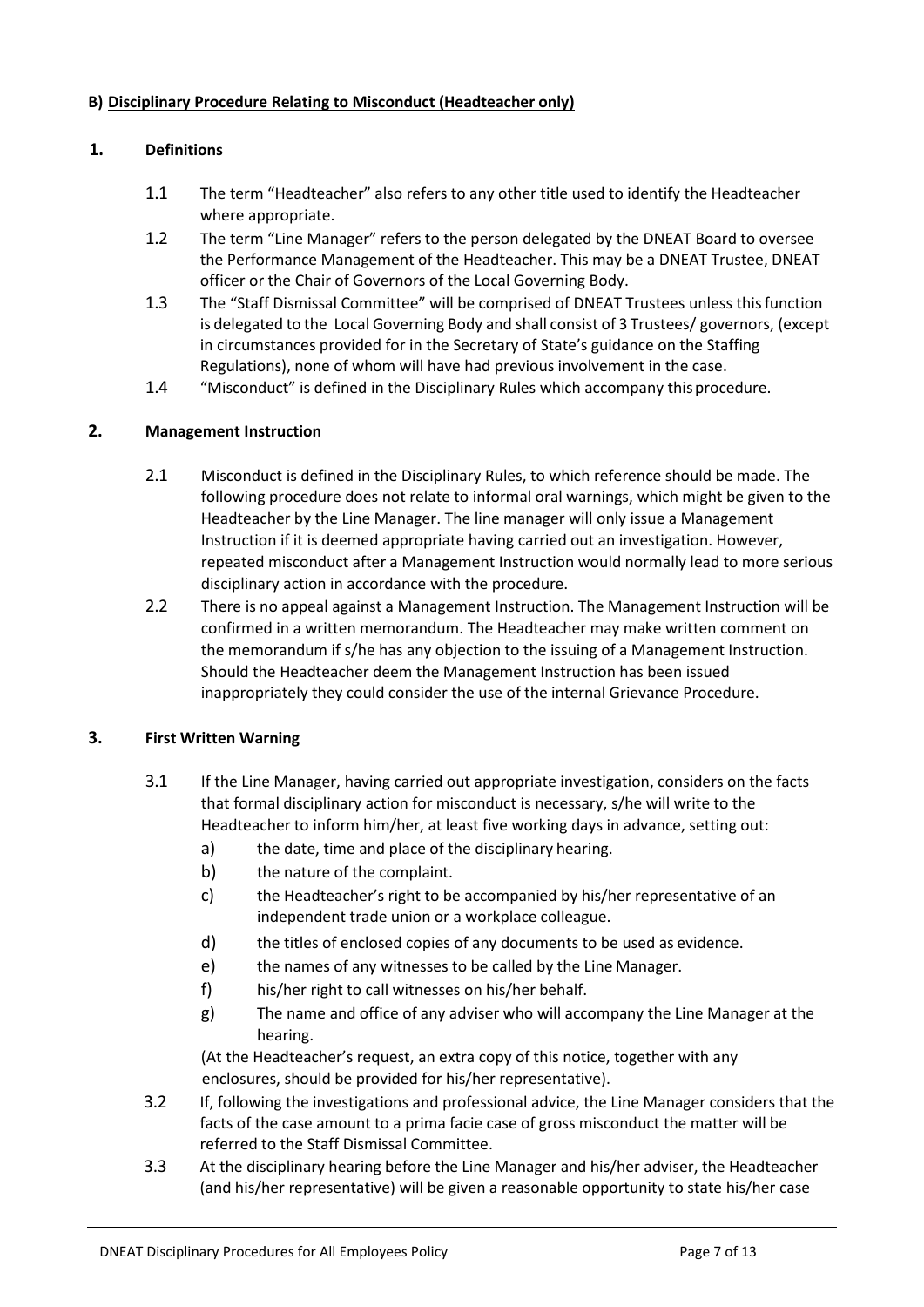and to question the Line Manager and any witnesses. At the conclusion, following an adjournment for consideration of the facts, the Line Manager will state his/her decision and his/her reasons and will soon afterwards confirm them in writing to the Headteacher and his/her representative.

- 3.4 If the Line Manager decides the complaint was justified, s/he may give the Headteacher a first written warning which will include a statement that any further complaint of misconduct occurring within the next twelve months and found justified after a disciplinary hearing, will lead to a final warning, unless there are mitigating circumstances.
- 3.5 If the Headteacher is given no further written warning of misconduct within twelve months of the date of the first written warning, then this warning is disregarded and the warning letter will make this clear.

### **4. Final Written Warning**

- 4.1 If a further complaint is made about the Headteacher's conduct within twelve months of the date of the first written warning, the same procedure (as in 3 above**)** will be followed.
- 4.2 If the Line Manager decides at the conclusion of the disciplinary hearing that this further complaint is justified, s/he may give the Headteacher a final written warning, which will include a statement that any further complaint of misconduct occurring within the next twelve months and found justified after a disciplinary hearing, will lead to dismissal, unless there are mitigating circumstances.
- 4.3 Again this final warning, together with any previous warning, will be disregarded if there is no further complaint about misconduct within twelve months of the date of the final warning, and the warning letter will make this clear.

### **5. Dismissal**

- 5.1 If a further complaint is received within twelve months from the date of the final warning, the complaint will be referred to a hearing before the Staff Dismissal Committee, following a similar procedure to that in paragraphs 3 above. The Staff Dismissal Committee shall have an adviser appointed for that purpose by the DNEAT Board.
- 5.2 If the Staff Dismissal Committee decides the complaint is justified, it may decide to dismiss the Headteacher. The Staff Dismissal Committee will state its decision and its reasons and inform the Headteacher of his/her right to appeal to the Appeals Committee of the Trust. The Staff Dismissal Committee will soon afterwards confirm the decision and right of appeal in writing to the Headteacher (and his/her representative). The Staff Dismissal Committee will record the outcome of its considerations and the names of persons present at the hearing.
- 5.3 The Trust Board will notify the Headteacherin writing of the decision to dismiss, whether the decision was with notice, or with pay in lieu of notice. The written notice of dismissal to the Headteacher shall include notifying him/her of the right of appeal.

### **6. Gross Misconduct**

6.1 If the complaint is considered so serious that it may amount to gross misconduct, justifying dismissal without previous warning and without notice (see the Disciplinary Rules), the Headteacher will be informed by the Line Manager that s/he is suspended on full pay pending further investigation of the complaint before the Staff Dismissal Committee which, if it considers the complaint constitutes gross misconduct, may decide to dismiss the employee. The procedure to be followed will be as in paragraph **5** above.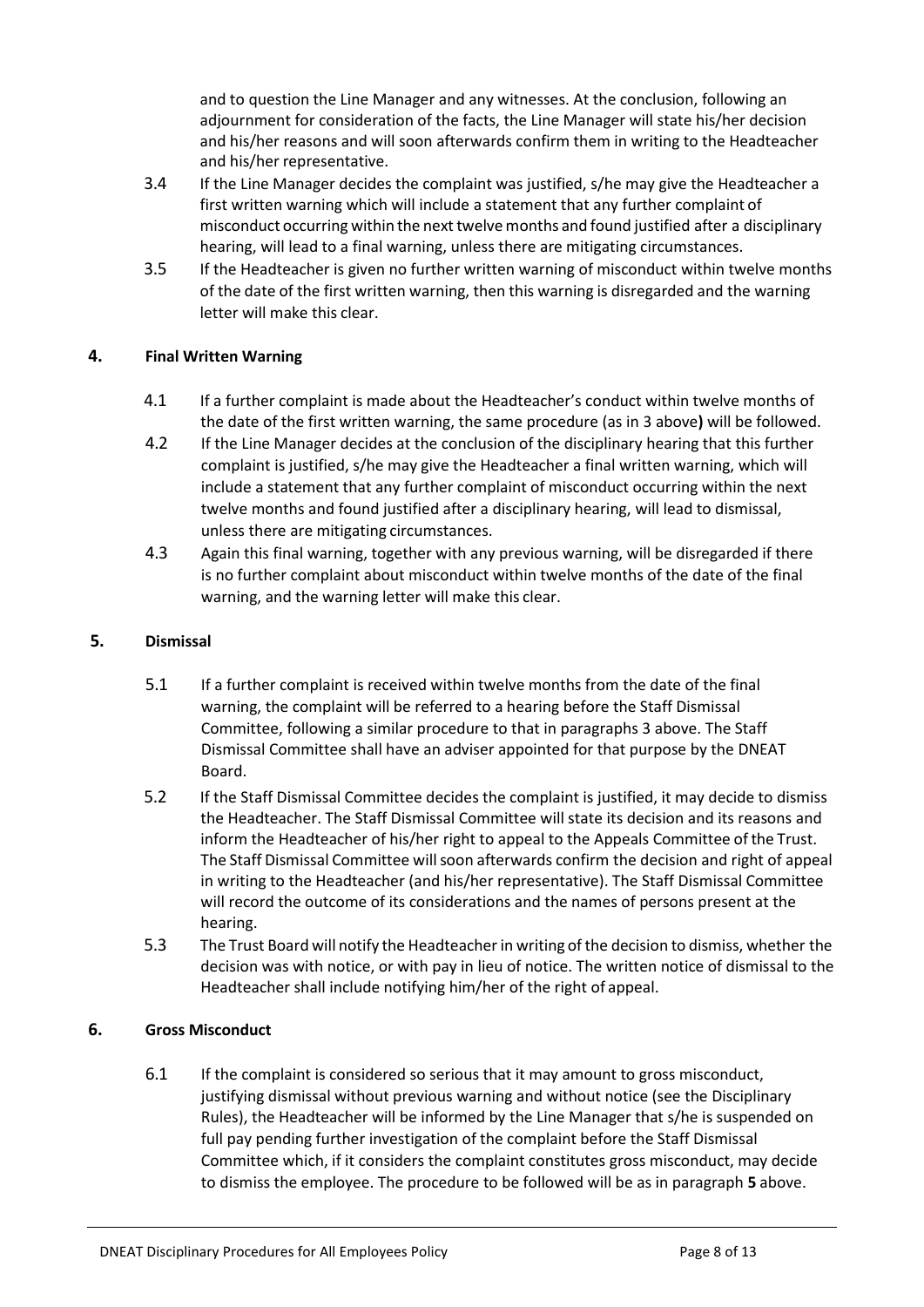6.2 Where a suspension has taken place that suspension may only be lifted by the Chair of DNEAT Board acting on behalf of the Board, or by the Staff Dismissal Committee or the Appeals Committee referred to in **7 3**. Suspension is widely expected to be a neutral act to enable investigation into alleged misconduct or to avoid possible harm to colleagues / students rather than a sanction.

# **7. Right of Appeal**

- 7.1 The Headteacher has a right of appeal against a written warning issued by a Line Manager. The appeal will be heard by the Disciplinary Panel of Trustees. The number of Trustees on the Disciplinary Panel will not be less than two. The panel shall be advised by a person engaged for the purpose by the DNEAT Board. The panel can either confirm the warning, reduce a final warning to a warning or cancel the warning.
- 7.2 Appeals against formal warnings by the Line Manager should be made in writing to the Clerk to the Trust Board within 5 working days of the receipt of the written decision.
- 7.3 The Headteacher has a right of appeal against a decision to issue a warning or to dismiss by Staff Dismissal Committee. An appeal against a warning by the Staff Dismissal Committee will be to the Disciplinary Panel of Trustees referred to in paragraph **7.1** above.
- 7.4 An appeal against dismissal will be to the Appeal Committee of the Trustees, which shall have a membership of not less than 3 Trustees / governors, none of whom shall have any previous involvement in the case. The Appeal Committee shall be advised in its deliberations by an adviser appointed forthat purpose by the DNEAT Board.
- 7.5 Appeals against decisions by the Staff Dismissal Committee should be made in writing to the Clerk to the Trust Board within 5 working days of the receipt of the written decision.
- 7.6 All appeal hearings will be held as soon as possible after receipt of the appeal.

### **8. Variation in Sanctions**

- 8.1 The Line Manager or the Disciplinary Panel of Trustees may decide to give a Management Instruction instead of a written warning, or a written warning instead of a final written warning.
- 8.2 The Line Manager may decide that the misconduct is so serious that it justifies a first and final written warning.
- 8.3 The Line Manager may decide to issue a further final warning rather than refer the complaint to the Staff Dismissal Committee.
- 8.4 The Staff Dismissal Committee may decide to issue a warning or final warning rather than dismiss.
- 8.5 When considering dismissal, the Appeal Committee may decide to issue a warning or a final warning rather than dismiss, and that any such warning may last for a specified period longer than twelve months, if appropriate. *There is no right of appeal against such a decision of the Appeal Committee of the Trustees*.
- 8.6 In the event that the Appeal Committee of the Trustees decides not to uphold the Staff Dismissal Committee's decision to dismiss, the notice of dismissal shall be immediately withdrawn.

# **9. Trade Union Officials**

9.1 Although normal disciplinary standards must apply to the conduct of a trade union official as an employee, no formal disciplinary action beyond a Management Instruction should be taken until the circumstances of the case have been discussed with the relevant full time trade union officer.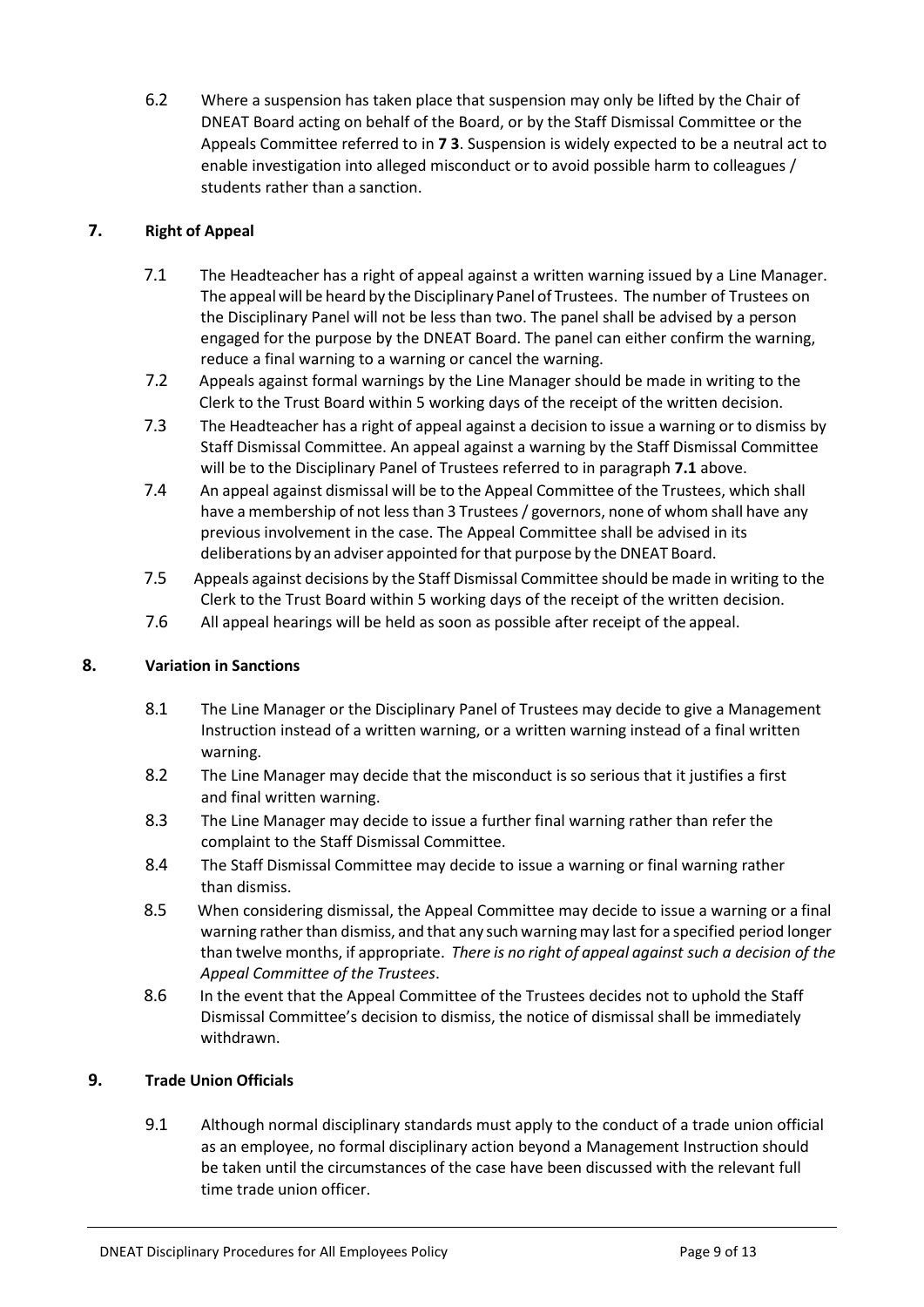# **10. Confidentiality**

10.1 The proceedings under this disciplinary procedure shall remain confidential to the parties concerned unless there is recourse to legal action or there is police or LADO involvement. Only the decision of a disciplinary hearing may be reported and this will be to relevant parties on a need to know basis.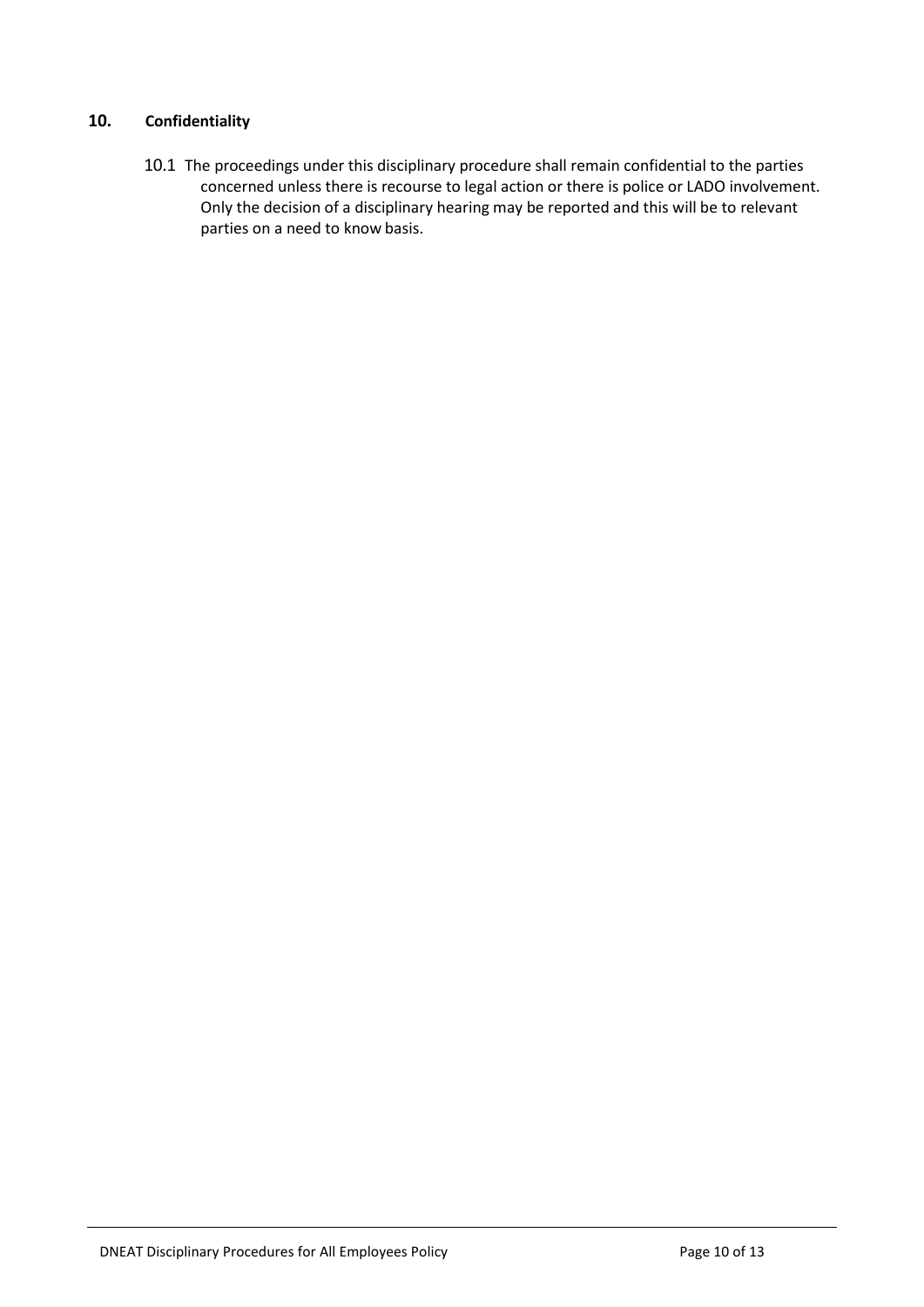## **C) Disciplinary Procedure Relating to Misconduct (all staff except Headteacher)**

# **1. Definitions**

- 1.1 The term "Headteacher" also refers to any other title used to identify the Headteacher where appropriate.
- 1.2 The term "employee" refers to any member of the staff, whether teaching or not (with the exception of the Headteacher), employed to work solely at the school.
- 1.3 The term "senior manager" refers to any member of the Senior Management Team, delegated by the Headteacher to deal with a disciplinary matter under these procedures. A senior manager may only make a decision to issue a warning up to and including a final written warning.
- 1.4 If the Headteacher, following consultation with the Chair of Governors, considers that there is no senior manager to whom s/he can reasonably delegate a specific disciplinary matter then the Headteacher will take the role of the senior manager for that specific case and the role of the "Headteacher" under this procedure will be performed by a "Staff Dismissal Committee" of the Local Governing Body consisting of not less than 3 governors, none of whom will have had previous involvement in the case.
- 1.5 "Misconduct" is defined in the Disciplinary Rules which accompany this Procedure.

# **2. Management Instructions**

- 2.1 The following procedure (section 3) does not relate to informal Management Instructions, which might be given to the employee by a member of the senior manager team. The senior manager will only issue a Management Instruction if it is deemed appropriate having carried out an investigation. Repeated misconduct after a Management Instruction would normally lead to more serious disciplinary action in accordance with the procedure.
- 2.2 There is no appeal against a Management Instruction. The Management Instruction will be confirmed in a written memorandum. The employee may make written comment on the memorandum if s/he has any objection to the issuing of a Management Instruction. Should the employee deem the Management Instruction has been issued inappropriately they could consider the use of the internal Grievance Procedure.

### **3. First Written Warning**

- 3.1 If the HR Officer, having carried out appropriate investigation, considers on the facts that formal disciplinary action for misconduct is necessary, they will confirm this in a report to the Headteacher. The Headteacher will write to the employee to inform him/her, at least five working days in advance, setting out:
	- a) the date, time and place of the disciplinary hearing
	- b) the nature of the complaint
	- c) the employee's right to be accompanied by a representative of his/her trade union or a workplace colleague
	- d) the titles of enclosed copies of any documents to be used as evidence
	- e) the names of any witnesses to be called by the senior manager
	- f) his/her right to call witnesses on his/her behalf
	- g) The name and office of any adviser who will accompany the senior manager at the hearing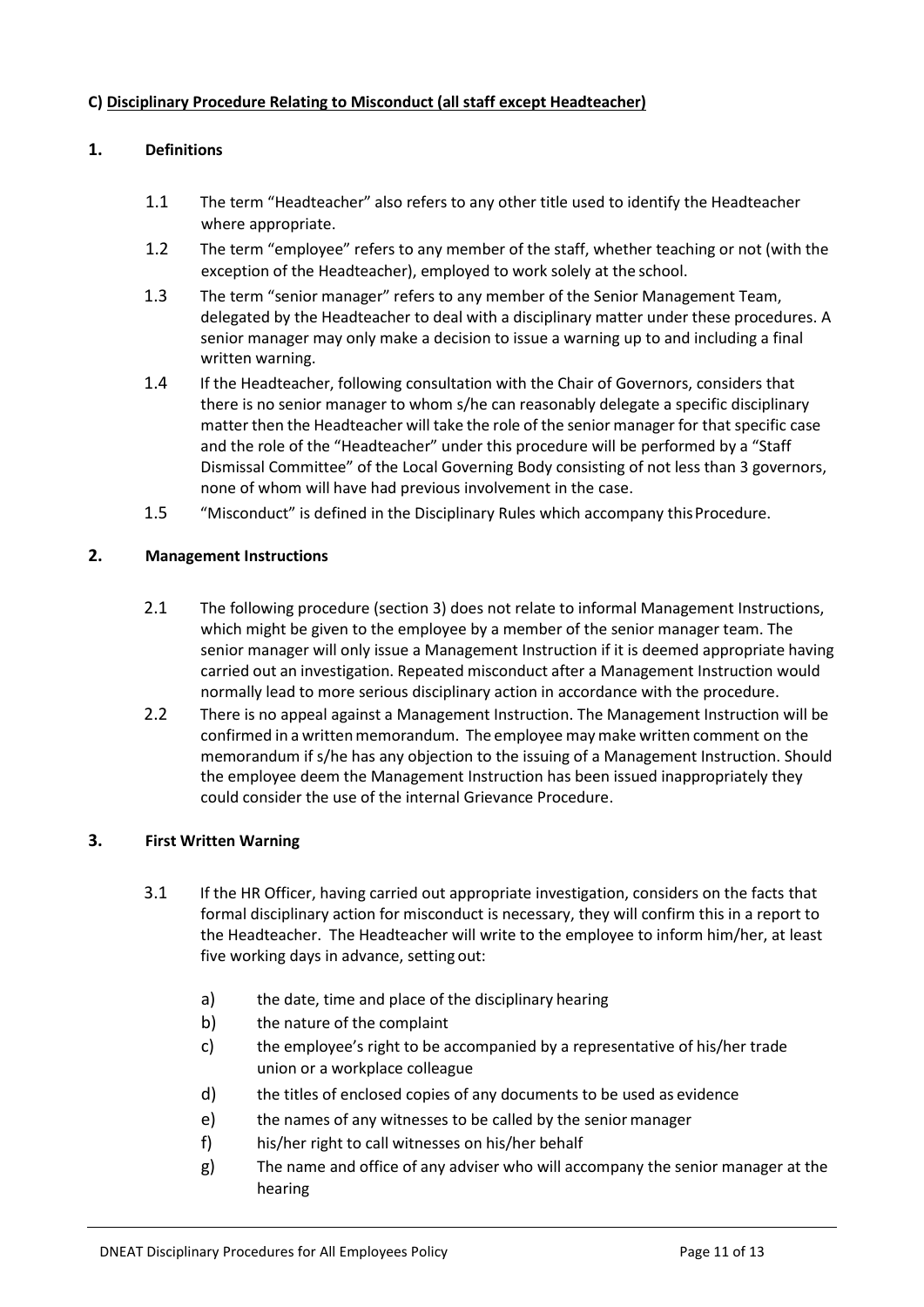(At the employee's request, an extra copy of this notice, together with any enclosures, should be provided for his/her representative.)

- 3.2 If, following the investigations and professional advice, the HR Officer considers that the facts of the case amount to a prima facie case of gross misconduct the matter will be referred to the Headteacher.
- 3.3 At the disciplinary hearing before the HR Officer and Headteacher, the employee (and his/her representative) will be given a reasonable opportunity to state his/her case and to question the HR Officer and any witnesses. At the conclusion, following an adjournment for consideration of the facts, the HR Officer will state his/her decision and his/her reasons and will soon afterwards confirm them in writing to the employee and his/her representative.
- 3.4 If the Headteacher decides the complaint was justified, s/he may give the employee a first written warning which will include a statement that any further complaint of misconduct occurring within the next twelve months and found justified after a disciplinary hearing, will lead to a final warning, unless there are mitigating circumstances.
- 3.5 If the employee is given no further written warning of misconduct within twelve months of the date of the first written warning, then this warning is disregarded and the warning letter will make this clear.

# **4. Final Written Warning**

- 4.1 If a further complaint is made about the employee's conduct within twelve months of the date of the first written warning, the same procedure (as in **3** above**)** will be followed.
- 4.2 If the Headteacher agrees on conclusion of the disciplinary hearing that this further complaint is justified, s/he may give the employee a final written warning, which will include a statement that any further complaint of misconduct occurring within the next twelve months and found justified after a disciplinary hearing, will lead to dismissal, unless there are mitigating circumstances.
- 4.3 Again, this final warning, together with any previous warning, will be disregarded if there is no further complaint about misconduct within twelve months of the date of the final warning, and the warning letter will make this clear.

### **5. Dismissal**

- 5.1 If a further complaint is received within twelve months from the date of the final warning, the complaint will be referred to a hearing before the Headteacher, following a similar procedure to that in paragraphs **3** above. The Headteacher shall be accompanied by an HR Officer/HR Manager from the HR Central Team.
- 5.2 If the Headteacher decides the complaint is justified, s/he may decide to dismiss the employee. The Headteacher will state his/her decision and his/her reasons and inform the employee of his/her right to appeal to the Appeals Committee of the Local Governing Body. S/he will soon afterwards confirm the decision and right of appeal in writing to the employee (and his/her representative). The Headteacher will record the outcome of his/her considerations and the names of persons present at the hearing.
- 5.3 The school will give notice in writing to the employee that s/he is dismissed, whether the decision was with or without notice, or with pay in lieu of notice and the effective date of dismissal.

### **6. Gross Misconduct**

6.1 If the complaint is considered so serious that it may amount to gross misconduct,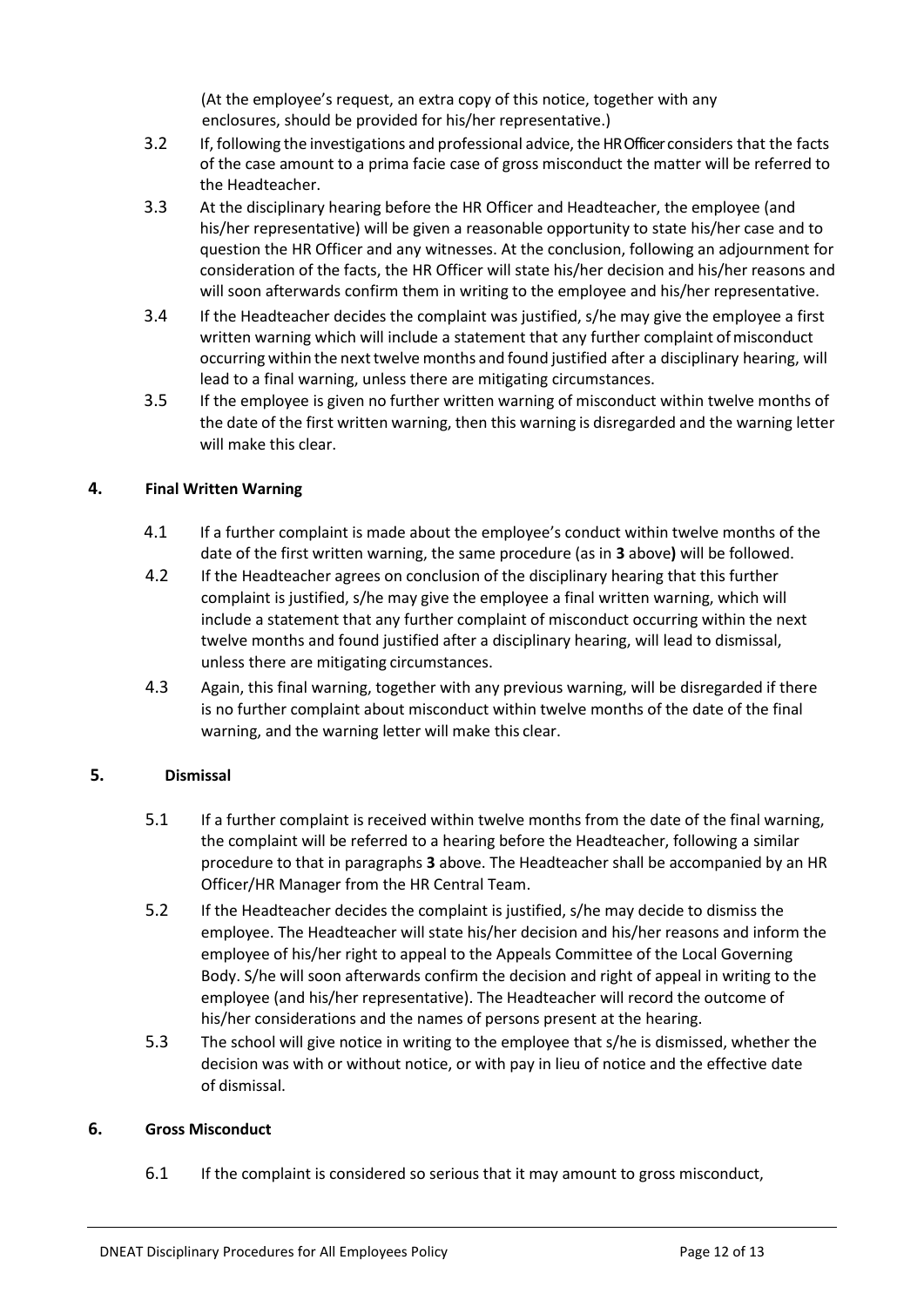justifying dismissal without previous warning and without notice (see the Disciplinary Rules), the employee will be informed by the Headteacher that s/he is suspended on full pay pending further investigation of the complaint before the Headteacher, who, if s/he considers the complaint constitutes gross misconduct, may decide to dismiss the employee. The procedure to be followed will be as in paragraph **5** above.

6.2 Where a suspension has taken place that suspension may only be lifted by the Chair of Governors acting on behalf of the Local Governing Body, or by the Appeals Committee referred to in **7 3**, or the Staff Dismissal Committee in the circumstances identified in **1.4**  of these procedures. Suspension is widely expected to be a **neutral act** to enable investigation into alleged misconduct or to avoid possible harm to colleagues/students rather than a sanction.

### **7. Right of Appeal**

- 7.1 The employee has a right of appeal against a written warning issued the Headteacher. The appeal will be heard by the Disciplinary Panel of Governors. The number of governors on the Disciplinary Panel of Governors will not be lessthan two. The panel shall be advised by a person engaged for the purpose by the Local Governing Body. The panel can either confirm the warning, reduce a final warning to a warning or cancel the warning.
- 7.2 Appeals against formal warnings by the Headteacher should be made in writing to the Clerk to the Governors within 5 working days of the receipt of the written decision.
- 7.3 The employee has a right of appeal against a decision to issue a warning or to dismiss by Headteacher(see paragraph **5**). An appeal against a warning by the Headteacher will be to the Disciplinary Panel of Governors referred to in paragraph **7.1** above. An appeal against dismissal will be to the Appeal Committee of the Governors, which shall have a membership of not less than 3 governors, none of whom shall have any previous involvement in the case. The Appeal Committee shall be accompanied by an HR adviser from DNEAT's HR provider.
- 7.4 Appeals against decisions by the Headteacher should be made in writing to the Clerk to the Governors within 5 working days of the receipt of the writtendecision.
- 7.5 All appeal hearings will be held as soon as possible after receipt of the appeal.

### **8. Variation in Sanctions**

- 8.1 The Headteacher or the Disciplinary Panel of Governors may decide to give a Management Instruction instead of a written warning, or a written warning instead of a final written warning.
- 8.2 The Headteacher may decide that the misconduct is so serious that it justifies a first and final written warning.
- 8.3 The Headteacher may decide to issue a further final warning.
- 8.4 The Headteacher may decide to issue a warning or final warning rather than dismiss.
- 8.5 When considering a dismissal the Appeal Committee may decide to issue a warning or a final warning rather than dismiss, and that any such warning may last for aspecified period longer than twelve months, if appropriate. *There is no right of appeal against such a decision of the Appeal Committee of the Governors*.
- 8.6 In the event that the Appeal Committee decides not to uphold the Headteacher's decision to dismiss, the notice of dismissal shall be immediately withdrawn.

### **9. Trade Union Officials**